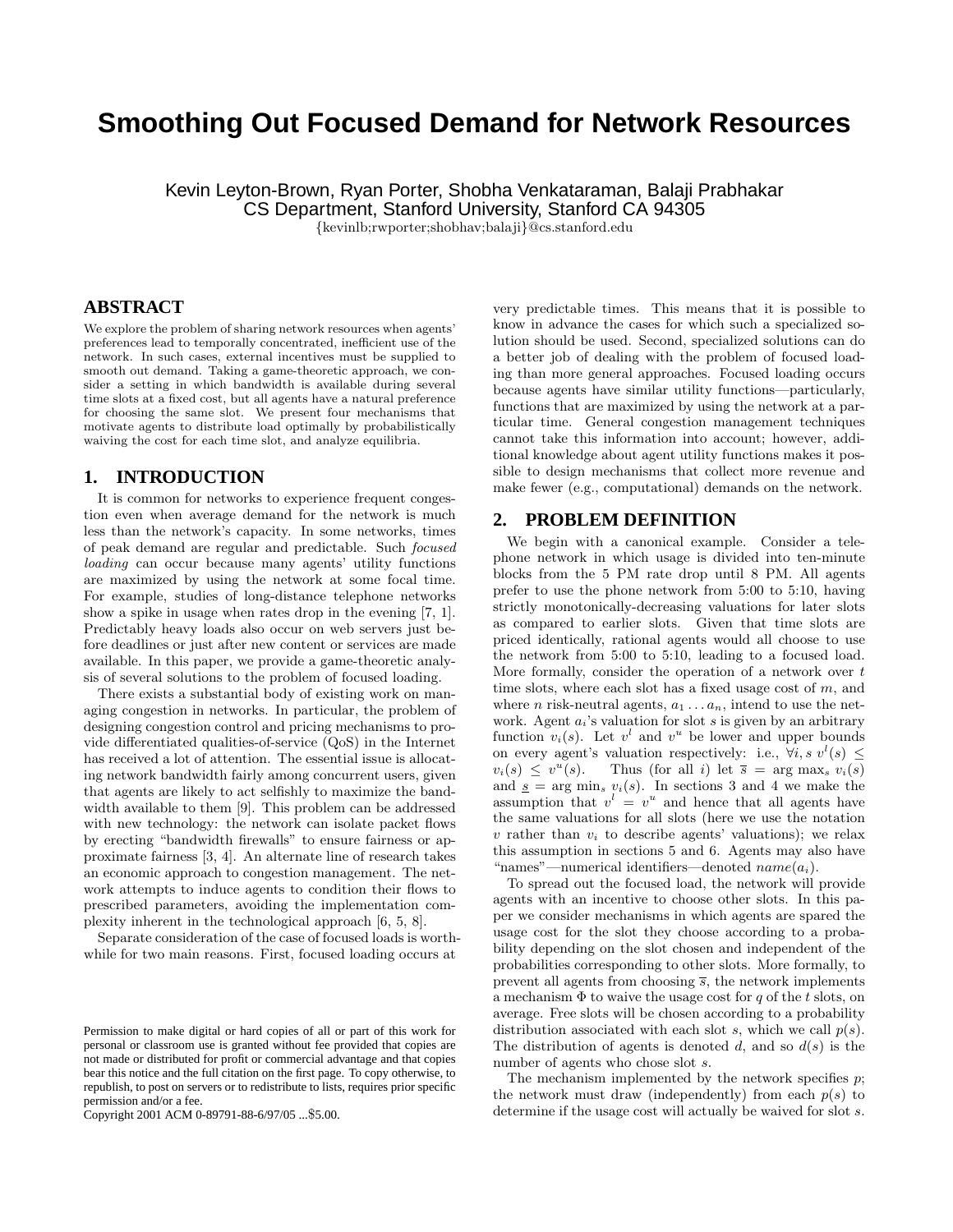The number of free slots,  $q$ , is thus only an expected value, and there is no guarantee on the total number of slots that will actually be free. Observe that  $q = \sum_s p(s)$ .

We restrict ourselves to considering mechanisms in which participation is rational for all agents who want to use the network, in all equilibria arising from that mechanism; thus we assume that all agents will participate. An implication of this restriction is that in all equilibria, the expected cost of using the network for any agent must be less than or equal to that agent's valuation for the slot he chooses. Finally, we assume that agents are risk neutral.

In our model, agents must simply choose a slot s. The space of agent strategies may be seen as the space of all functions mapping from the information available to a probability distribution over slot choices. We assume that agents are aware of the mechanism and consider it when determining their strategies. A given agent's expected utility for choosing slot s is  $u_i(s) = v_i(s) - (1 - p(s))m$ .

It might appear that more powerful mechanisms could be designed if prices could be varied arbitrarily, as opposed to slots priced at either  $m$  or 0. In fact, risk-neutral agents are indifferent between any slot priced on the range  $[0, m]$  and the same slot made free with an appropriate probability.

## **2.1 Evaluating Outcomes**

The network has two goals: to balance the load caused by the agents' selection of slots and to collect as much revenue as possible. We denote the network's expected revenue given a mechanism  $\Phi$  and distribution d as  $E[R|\Phi, d]$ . The network collects a payment of  $m$  from each participating agent except for those who receive free slots. As the number of agents is fixed and the mechanism is constrained so that participation is rational for all agents, expected revenue depends only on the likelihood of the usage fee being waived for each slot and on which slots agents select. We define  $g$  as the monetary value to the network of the variance of load across the set of time slots. Lower variance corresponds to a more even load and so has a higher dollar value; thus  $g$  must decrease strictly as variance increases. We will that load is balanced when g is maximized, which corresponds to minimal variance. We define the superlinear summation class of functions to be the set of functions in which  $g(d) = -\kappa \sum_i h(d(i))$ , where h is superlinear in  $d(i)$  and  $\kappa$  is a constant that is used to indicate the relative value of load balancing to the network.

Maximizing revenue and maximizing  $q$  are conflicting goals, as it costs the network more to induce an agent to choose slot  $s$  than it does to induce an agent to choose slot  $\overline{s}$ . (Indeed, note that revenue is maximized when all agents choose  $\overline{s}$ —i.e., under focused loading—because agents are willing to distribute themselves in this way without the application of any external incentives.) The network must therefore trade off quality of load balancing against expected revenue; the degree of trade-off desired may be specified through the choice of  $\kappa$ . We define z, the evaluation of distribution d under equilibrium  $\varphi$  of mechanism  $\Phi : z(\Phi, d) =$  $E[R|\Phi, d] + q(d)$ . First we define optimality:

DEFINITION 1. A mechanism-equilibrium pair  $(\Phi, \varphi)$  is optimal if and only if for all other pairs  $(\Phi', \varphi')$  and for all  $d, d'$  resulting from  $\varphi$  and  $\varphi'$  respectively,  $z(\Phi, d) \geq z(\Phi', d'),$ where n is held constant.

This definition of optimality is inappropriate for the case where agents have different valuation functions that are not known by the network—the case we take up in sections 5 and 6. In the event that the network's bounds on agents' valuations are not tight, the best mechanism that the network can choose will not extract the maximal amount of revenue from each agent, and so will not be optimal as defined above. Instead, we provide an alternate notion of optimality that bounds the average loss per agent.

DEFINITION 2. A mechanism-equilibrium pair  $(\Phi, \varphi)$  is coptimal if and only if for all other pairs  $(\Phi', \varphi')$  and for all  $d, d'$  resulting from  $\varphi$  and  $\varphi'$  respectively,  $z(\Phi, d) + cn \geq$  $z(\Phi', d')$ , where n is held constant and  $c > 0$ .

We also use the term *optimal* to refer to equilibria alone when the mechanism giving rise to the equilibrium is unambiguous. Finally, we give a definition to describe the best possible distribution of agents given a mechanism. A distribution is *ideal* if it maximizes z given the mechanism.

DEFINITION 3. A distribution d is ideal for mechanism  $\Phi$  if and only if  $d = \arg \max_{d'} z(\Phi, d')$ . In such a case we superscript  $d$  as  $d^*$  to highlight the fact that it is ideal.

## **3. PENNY MATCHING**

Here we consider a simple mechanism designed to make agents indifferent between all time slots despite their initial preferences. We call it 'penny matching', since agents must guess what slots the network will make free; more formally, we denote this mechanism as  $\Phi_1$ . The mechanism follows:

- 1. Free slots are determined by drawing from p.
- 2. Agents choose a slot.

All things being equal, agents prefer slot  $\bar{s}$  to slot  $\underline{s}$ . We can overcome this preference by biasing  $p(s)$ . Recall that an agent's expected utility is given by  $u_i(s) = v(s) - (1-p(s))m$ . We can make agents indifferent between slots by requiring that all time slots will have the same expected utility for agents: that is, that the expected utility derived from each time slot is equal to the average expected utility over all time slots. This is expressed by the equation  $v(s)-(1-p(s))m =$  $\frac{1}{t} \sum_i (v(i) - (1 - p(i))m)$ . Rearranging, we get:

$$
p^*(s) = \frac{\frac{1}{t}(qm + \sum_i v(i)) - v(s)}{m}
$$
 (1)

If free slots are awarded according to  $p^*$ , it is a weak equilibrium for all agents to select a slot uniformly at random. We call this equilibrium  $\varphi_1$ . Consider the case where all other agents play according to  $\varphi_1$ , and one remaining agent  $a_i$  must decide his strategy. Since the choice of any slot entails equal utility on expectation,  $a_i$  can do no better than to randomly pick a slot.  $\varphi_1$  is a weak equilibrium: indeed, there is no strategy that would make  $a_i$  worse off.

It appears that deviation from  $\varphi_1$  will never be profitable for agents, since we have guaranteed that all slots provide the same expected utility. Consider the most profitable deviation, from  $s \to \overline{s}$ . We have claimed that utility of both slots is the same:  $v(\bar{s}) - (1 - p(\bar{s}))m = v(\underline{s}) - (1 - p(\underline{s}))m$ . Since we want to interpret  $p(\underline{s})$  and  $p(\overline{s})$  as probability measures,  $p(\overline{s}) \ge 0$  and  $p(\underline{s}) \le 1$ . Substituting the constraints into equation (1), we get  $\frac{tv(\overline{s}) - \Sigma_i v(i)}{m} \leq q \leq \frac{t(v(\underline{s}) + m) - \Sigma_i v(i)}{m}$ . We must also ensure that a value of  $q$  exists for a given  $m$ and  $v$ . Intersecting the two bounds and simplifying gives us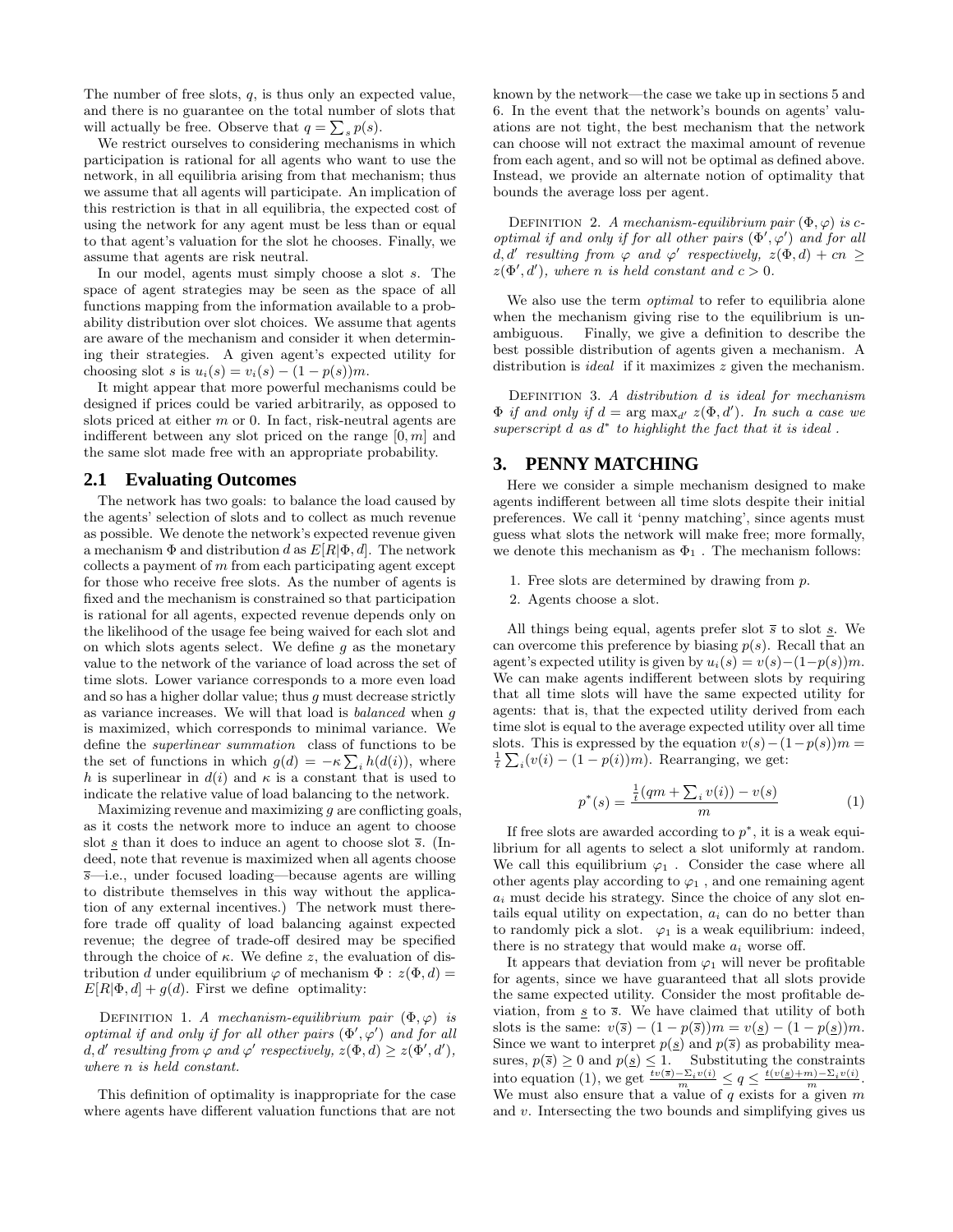$m \ge v(\overline{s}) - v(\underline{s})$ . We now show how the network can maximize revenue. We define  $v_{avg}$  as  $\frac{1}{t} \sum_s v(s)$ . The requirement that an agent's utility for slot s must be greater than or equal to zero—i.e., that  $v(s)-(1-p(s))m ≥ 0$ —can be rewritten, substituting in  $p^*$ , as  $v_{avg} - (1 - \frac{q}{t})m \geq 0$ . The seller's revenue will be maximized when all agents get zero utility. Thus we must have  $(1 - \frac{q}{t})m = v_{avg}$ . There is a range of  $q$  and  $m$  values that will satisfy this equation; here we show one. We substitute in the lower bound for  $q$ from section 3. Rearranging, we get  $m = v(\overline{s})$ . This satisfies the constraint on  $m$ , so we are done. Intuitively, we have shown that we can collect maximum revenue: we can ensure that on expectation each agent will pay an amount exactly equal to his utility for any slot he chooses. However,  $\varphi_1$  is not guaranteed to achieve an optimal distribution of agents, and therefore,  $\varphi_1$  is not optimal. The easiest way to show this is to present another equilibrium of  $\Phi_1$  that is optimal.

Consider an equilibrium in which each of the agents deterministically chooses one slot. (Recall that any strategy is rational under  $\Phi_1$ , and thus that any set of strategies is a weak equilibrium.) In one such equilibrium, agents deterministically choose slots so that the distribution of all agents is ideal ; we call this equilibrium  $\varphi_1^*$ . Unsurprisingly:

THEOREM 1.  $(\Phi_1, \varphi_1^*)$  is optimal.

#### All proofs are deferred to the full version of the paper.

 $\varphi_1^*$  is optimal, but it is extremely unlikely that this equilibrium would arise through the choices of real agents. This drawback is inherent to the setting as we have modeled it so far; a "matching pennies" mechanism can only yield weak equilibria. In the next three sections, we explore more complex mechanisms that give rise to strict equilibria.

#### **4. BULLETIN BOARD SYSTEM**

In this section we assume that agents are given a bulletin board system: a forum in which all communications are visible to all agents and the identity of agents is associated with their transmissions. For simplicity, we allow a very limited form of communication: agents sequentially indicate the slot that they intend to choose. Let  $d_b(s)$  denote the number of agents who have indicated that they will choose slot s. Agents' communications through the bulletin board are cheap talk: a technical term that indicates that these communications are not binding in any way. Even so, the bulletin board can help agents to coordinate on desirable equilibria without the use of names. Mechanism  $\Phi_2$  follows:

- 1. "Potentially free"<sup>1</sup> slots chosen according to  $(1+\varepsilon)p^*$ .
- 2. Agents communicate through the bulletin board.
- 3. Agents choose time slots.
- 4. If  $d = d^*$ , then "potentially free" slots are made to be free. Otherwise, all agents are made to pay.

A strict equilibrium in  $\Phi_2$ , called  $\varphi_2$ , is for the  $i^{\text{th}}$  agent to choose a slot s such that  $d_{i-1}(s) < d_i^*(s)$ ; to indicate his chosen slot s on the bulletin board; and ultimately to choose that slot s. Consider the case where all other agents follow  $\varphi_2$  and agent  $a_i$  must decide his strategy. If  $a_i$  cooperates and chooses slot s then the distribution of agents is guaranteed to be  $d^*$  and so  $a_i$  will receive an expected utility of

 $v(s) - (1 - (1 + \varepsilon)p^*(s))m$ . If  $a_i$  defects to slot s', one of two cases will result. In the first case, agents indicating their choices after  $a_i$  will compensate for his deviation by choosing different slots; thus  $a_i$  will receive the same expected utility as he would have received if he had not deviated. In the second case,  $a_i$  will be late enough in the sequence of agents indicating their choices that the agents who indicate after him will be too few to bring the distribution back to  $d^*$ . In this case  $a_i$  will receive an expected utility of  $v(s') - m$ . Since  $a_i$  does not know the total number of agents, he must assign non-zero probability to the second case, regardless of the number of agents who have already indicated. Therefore  $\varphi_2$  is strict as long as  $v(s) + (1+\varepsilon)p^*(s)m > v(s')$  for all  $s, s'$  such that  $1 \leq s, s' \leq t$ . Simplifying, we derive the same conditions on  $q$  and  $m$  described above, except that the probability of a free slot is increased to make  $\varphi_2$  strict.

It is well known that any game having an equilibrium arising from cheap talk coordination has other equilibria in which agents ignore the cheap talk [2].  $\Phi_2$  is no exception. All agents choosing  $\bar{s}$  (focused loading) is an equilibrium when the resulting  $d$  could not be transformed into  $d^*$  by one agent choosing a different slot. Note, however, that  $\varphi_2$  Pareto-dominates all equilibria where the cheap talk is ignored. Because of this equilibrium, we know that  $m$  cannot be set above  $v(\overline{s})$ , because agents would receive negative utility in equilibrium. For this reason, we can do no better than setting  $m$  as in section 3. Note that there can never be an equilibrium in which participation is irrational if  $m \le v(\overline{s})$ , because agents who choose slot  $\overline{s}$  will always have nonnegative utility.

THEOREM 2. There does not exist an optimal  $(\Phi, \varphi)$  for which  $\varphi$  is a strict equilibrium and  $m \le v(\overline{s})$ .

However, there exists no equilibrium of any other mechanism yielding z larger than  $z(\Phi_2, \varphi_2) + \varepsilon$ .

THEOREM 3.  $(\Phi_2, \varphi_2)$  is  $\varepsilon$ -optimal.

Note that in  $\varphi_2$  each agent chooses a slot that would result in an optimal distribution if he were the last agent to post to the bulletin board. In the full version of the paper, we show that we can assign names to agents greedily with the guarantee of achieving the ideal distribution for whatever number of agents eventually participate.

## **5. COLLECTIVE REWARD**

We now consider the more general case where each agent may have a different  $v_i$ , bounded by  $v^l$  and  $v^u$ , as described in section 2. In this section we introduce the assignment of agent names as a mechanism for the agents to coordinate to a desirable equilibrium, and also show how collective reward may be used to prevent agents from deviating. We define mechanism  $\Phi_3$  as follows:

- 1. Each agent indicates that he will participate.
- 2. Integral names are assigned to agents from  $[1, t]$ .
- 3. Each agent indicates what slot he selects.
- 4. After all agents have selected their slots, the network determines whether each slot will be made free.

The chance that slot s will be free,  $p(s)$ , depends on the number of agents who chose that slot,  $d(s)$ . Let  $count(s)$  be

<sup>&</sup>lt;sup>1</sup>We redefine *a* as the expected number of "potentially free" slots; the same redefinition is required for section 6.